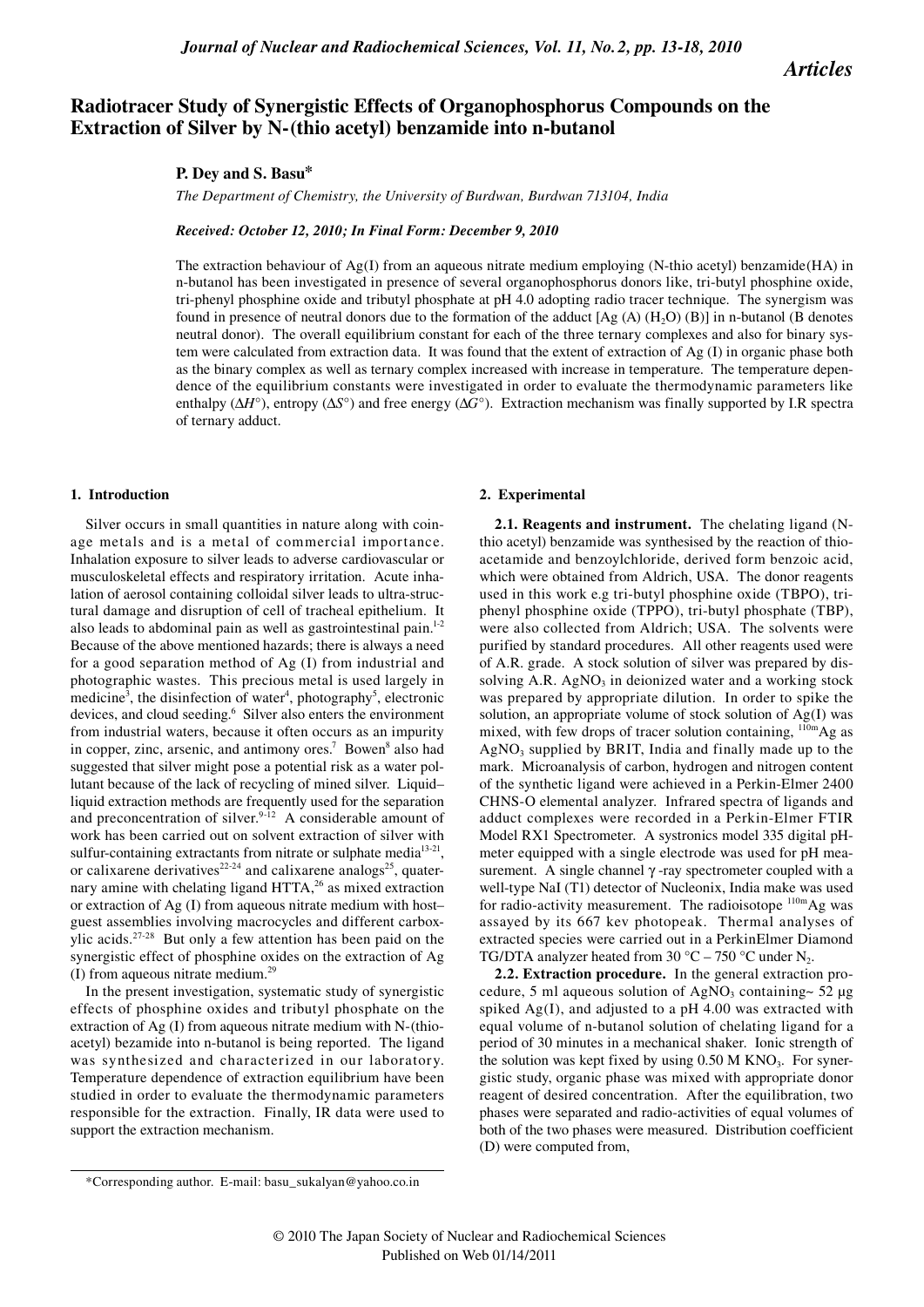$$
D = \frac{Radioactivity in organic phase}{Radioactivity in aqueous phase}
$$

Material-balance in the extraction was checked from the counts of two phases separately.

**2.3. Synthesis and characterisation of the chelating agent.**  The chelating ligand was synthesized by the general condensation reaction between benzoyl chloride and thioacetamide (1:1). The starting material, A.R. benzoic acid (2.00 g) was refluxed for 2 h with successive addition of thionyl chloride. The excess of chlorinating agent was removed by slow evaporation. In a beaker, a saturated solution of thioacetamide (1.24 g) in double distilled nitrobenzene solvent, free from any water, was prepared. The solvent was purified by drying over calcium oxide followed by distillation before use. This thioacetamide solution was then condensed with benzoyl chloride for 1 h over a boiling water bath. The brown color precipitate so appeared was separated by filtration process, recrystallized from chloroform solvent and dried. The dried compound melts at  $(94 \pm$  $2^{\circ}$ C). The proposed formula of the ligand (Scheme 1) is in good agreement with the stoichiometries obtained from their CHN elemental analysis data as well as IR and <sup>1</sup>H NMR data. From CHN analysis, Found, % ; C 60.26, H 4.98, N 7.65 Calculated,  $\%$ ; C 60.33, H 5.02, N 7.82. In the IR spectrum of the ligand absence of band at 3760 cm<sup>-1</sup> due to  $v_{OH}$  (present in original acid) and clear presence of sharp peaks at 1689 cm<sup>-1</sup> (due to carbonyl group of  $acid$ )<sup>30</sup> corresponding to support only hydroxyl group of acid take part in condensation reaction. Further observation of  $v_{C= S}$  at 1175 cm<sup>-1</sup> supported the view that the thio group in thioacetamide is not affected in the course of synthesis. 1H NMR data also agrees well, δ, at 7.6 ppm (5H, Aromatic), methyl proton occur at 2.3 ppm  $\delta$  (s 3H, methyl group), Amide proton –HN- arise at 8.1 ppm  $\delta$  (s, 1H, proton)<sup>31</sup>



**Scheme 1.** Synthesis of chelating ligand N-(thio acetyl) benzamide.

## **3. Results & Discussion**

**3.1. Effect of equilibration time.** Preliminary studies on the extraction of Ag  $(I)$  by N-(thio acetyl) benzamide(HA) in n-butanol show that the two phase reaction is fairly rapid and the equilibrium is reached within 30 minutes. The increase of the time of equilibration does not affect the extraction equilibrium.

**3.2. Effect of organic diluents.** The effect of organic diluent on the extraction was studied and it was found that maximum extraction was obtained in the case of n- butanol and

**TABLE 1: The extraction of Ag (I) with 0.0018 mol.dm-3 of N-(thio acetyl) benzamide in different diluent at pH 4**

| Diluents            | $D_0$ | $%$ Extraction |
|---------------------|-------|----------------|
| Carbontetrachloride | 0.135 | 11.89          |
| Chloroform          | 0.241 | 19.41          |
| Xylene              | 0.341 | 25.42          |
| Toluene             | 0.356 | 26.25          |
| Ethylacetate        | 0.132 | 11.61          |
| Iso-amyl alcohol    | 0.456 | 31.31          |
| n-butanol           | 0.689 | 40.79          |

minimum for Carbontetrachloride. The trend of extraction for organic solvents used follows the order: Carbontetrachloride < Chloroform < Xylene < Toluene < Ethylacetate < iso-amyl alcohol < n-butanol (Table 1.). Butanol being polar solvent allows water molecules in metal coordination sphere and thus, extracts the hydration metal in most.

**3.3. Effect of pH in aqueous phase.** Experiments were carried out in different pH by using 0.014 mol.dm<sup>-3</sup> N- (thio acetyl) benzamide into n- butanol. At first, it was observed that the percentage of extraction increased with increasing pH but above pH 4.0, the extent of the extraction decreases. The plot of logD<sub>o</sub> against pH resulted in a straight line with slope  $\sim$  1 (Figure 1.) indicating that only one  $H^+$  ion was liberated from HA during the extraction processes. An optimum pH of 4.0 was selected for the experiments.  $[D_0 =$  distribution coefficient in presence of only ligand]

**3.4. Extraction of Ag (I) with N-(thio acetyl) benzamide (HA).** Extraction of Ag (I) from nitrate medium was investigated using n-butanol as a diluent. The concentration of ligand was varied from  $0.35 \times 10^{-2}$  mol.dm<sup>-3</sup> to  $1.45 \times 10^{-2}$  mol.dm<sup>-3</sup> in Table 2. The percentage of extraction was found to increase with increase in ligand concentration at fixed pH 4.0. At higher concentration of ligand, effective stripping of the water molecules take place from the hydrated silver ion sphere by the ligand, rendering the species much more organophilic in nature. The linear plot of  $logD_0$  against concentration of ligand with a slope ∼ 1 Figure 2, indicating one molecule of ligand (HA) is involved in the extraction of silver according to equation (1). As the ligand is bidentate in nature, only one molecule of ligand is sufficient to balance the charge of monovalent metal ion.

The overall binary extraction is described as,

$$
Ag_{aq}^{+} + [HA]_{org} + 2H_2O \xrightarrow{k} [Ag(A)(H_2O)_2]_{org} + [H]+ (1)
$$



**Figure 1.** Plot of  $log D_0$  vs pH for  $Ag(I)$  –ligand system in butanol.

**TABLE 2: Exaction of Ag(I) with N-(thio acetyl) benzamide ligand only in butanol at pH = 4.0**

| Ligand                                | Concentration<br>mol.dm <sup>-3</sup> $\times$ 10 <sup>-2</sup> | $D_{\alpha}$ | % Extraction |
|---------------------------------------|-----------------------------------------------------------------|--------------|--------------|
| $N-(\text{thio acetyl})$<br>benzamide | 0.35                                                            | 0.073        | 4.21         |
|                                       | 0.75                                                            | 0.163        | 14.05        |
|                                       | 1.05                                                            | 0.276        | 21.38        |
|                                       | 14                                                              | 0.491        | 29.07        |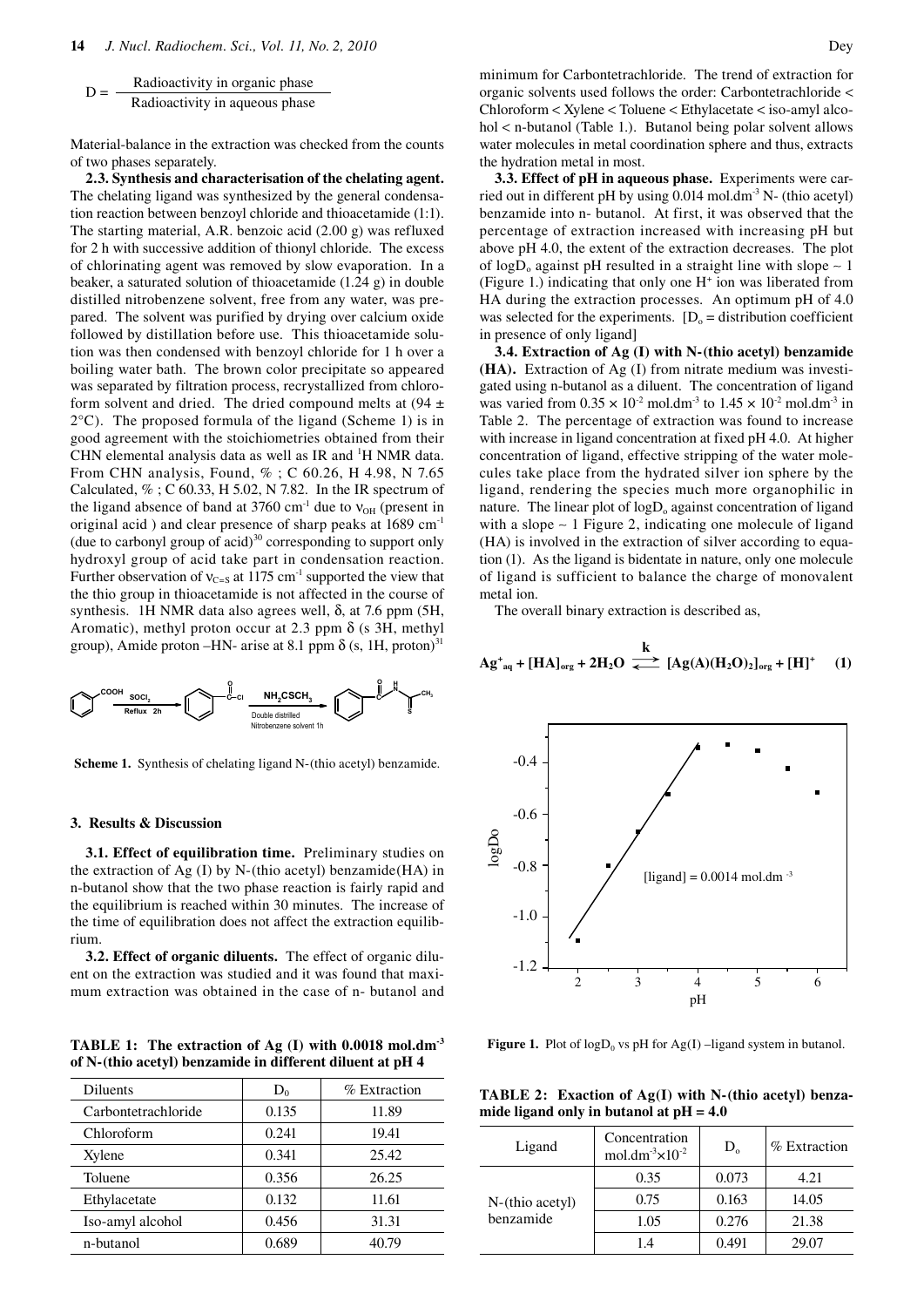

**Figure 2.** Plot  $logD_0$  vs.  $log[ligand]$  for  $Ag(I)$  – ligand system.



**Figure 3.** Plot  $logD<sub>mix</sub>$  vs  $log[ligand]$  for extraction of  $Ag(I)$  –[ligand] - donor ternary system at pH 4.0 in butanol keeping [donor] = fixed.

The distribution coefficient is defined by,

$$
D_0 = \frac{[Ag(A)(H_2O)_2]_{org}}{[Ag^+]_{aq}}
$$
 (2)

Thus equilibrium constant (k) for binary extraction is related to the distribution coefficient by,

$$
log k = log D0 - log[HA] - pH
$$
 (3)

**3.5. Synergistic extraction of Ag (I) complex in presence of phosphine oxide andtributyl phosphate.** The distribution ratio of Ag (I) extracted with HA increases by the addition of different organophosphorous compounds. This is attributed to the formation of a more lipophilic adduct with these donors. In the ternary extraction system, the  $log D<sub>mix</sub>$  vs.  $log [HA]$  plots at fixed concentration of donor and fixed pH of aqueous phase yielded slope of ∼1 Figure 3, while the log  $D_{mix}$  vs. log [donor] plots at fixed concentration of ligand and fixed pH of aqueous phase showed straight line behavior with a slope also ∼1 in Figure 4. suggesting the composition of the extracted species of the type  $Ag(A)(B)$ . The overall reaction of the generally accepted synergistic extraction of silver ions is given by Eq. (4) where one molecule of ligand and one molecule donor (B) are present in the extracted adduct.



**Figure 4.** Plot of  $logD<sub>mix</sub>$  vs  $log[donor]$  for extraction of Ag(I) – [ligand]- donor ternary system at pH 4.0 in n- butanol keeping [ligand]  $=$  fixed.

$$
Ag^{+}_{aq} + [HA]_{org} + [B]_{org} + H_2O \stackrel{k}{\longleftrightarrow}
$$
  
\n
$$
[Ag(A)(H_2O)(B)]_{org} + [H]^{+}_{aq}
$$
 (4)

Hence, ternary adduct formation may be described as, Obviously, Equilibrium constant (K) is shown by

$$
\mathbf{K} = \frac{\left[\mathbf{A}\mathbf{g}(\mathbf{A})(\mathbf{H}_2\mathbf{O})(\mathbf{B})\right]_{\text{org}}\left[\mathbf{H}\right]_{\text{aq}}^{+}}{\left[\mathbf{A}\mathbf{g}^{+}\right]_{\text{aq}}\left[\mathbf{H}\mathbf{A}\right]_{\text{org}}\left[\mathbf{B}\right]_{\text{org}}}\tag{5}
$$

$$
D_{mix} = \frac{[Ag(A)(H_2O)(B)]_{org} + [Ag(A)(H_2O)_2]_{org}}{[Ag^+]_{aq}} \tag{6}
$$

But, distribution coefficient  $(D_{mix})$  for mixed extraction is, Combining Eqs.  $(2)$ ,  $(5)$  and Eq  $(6)$ , we get

$$
K = \frac{(D_{\text{mix}} - D_0)[H]^+_{aq}}{[HA]_{org} [B]_{org}}
$$
(7)

Taking logarithm and rearranging,

$$
log K = log (D_{mix} - D_o) - log [HA]_{org} - log[B]_{org} - pH
$$
 (8)

Extraction of Ag (I) with pure donor is negligible under the present condition.

The adduct formation reaction in the organic phase may be represented as

$$
Ag(A)(H2O)2 + [B]org \xrightarrow{KS}
$$
  
\n
$$
[Ag(A)(H2O)(B)]org + H2O \qquad (9)
$$

**3.6. Degree of synergism in extraction and equilibrium constant.** The degree of synergism can be quantified by synergistic coefficient (SC). It is used to describe enhancement in the equilibrium distribution ratio when two or more extractants are used as a mixture for extraction.  $SC = log [D_{mix}/(D_0+D_S)]$ 

Where  $D_{mix}$ ,  $D_0$  and  $D_S$  denote the distribution ratios of a metal ion with mixture of ligand and donor, pure ligand (O), and only donor (B) respectively. In the present case,  $D_s = 0$ ,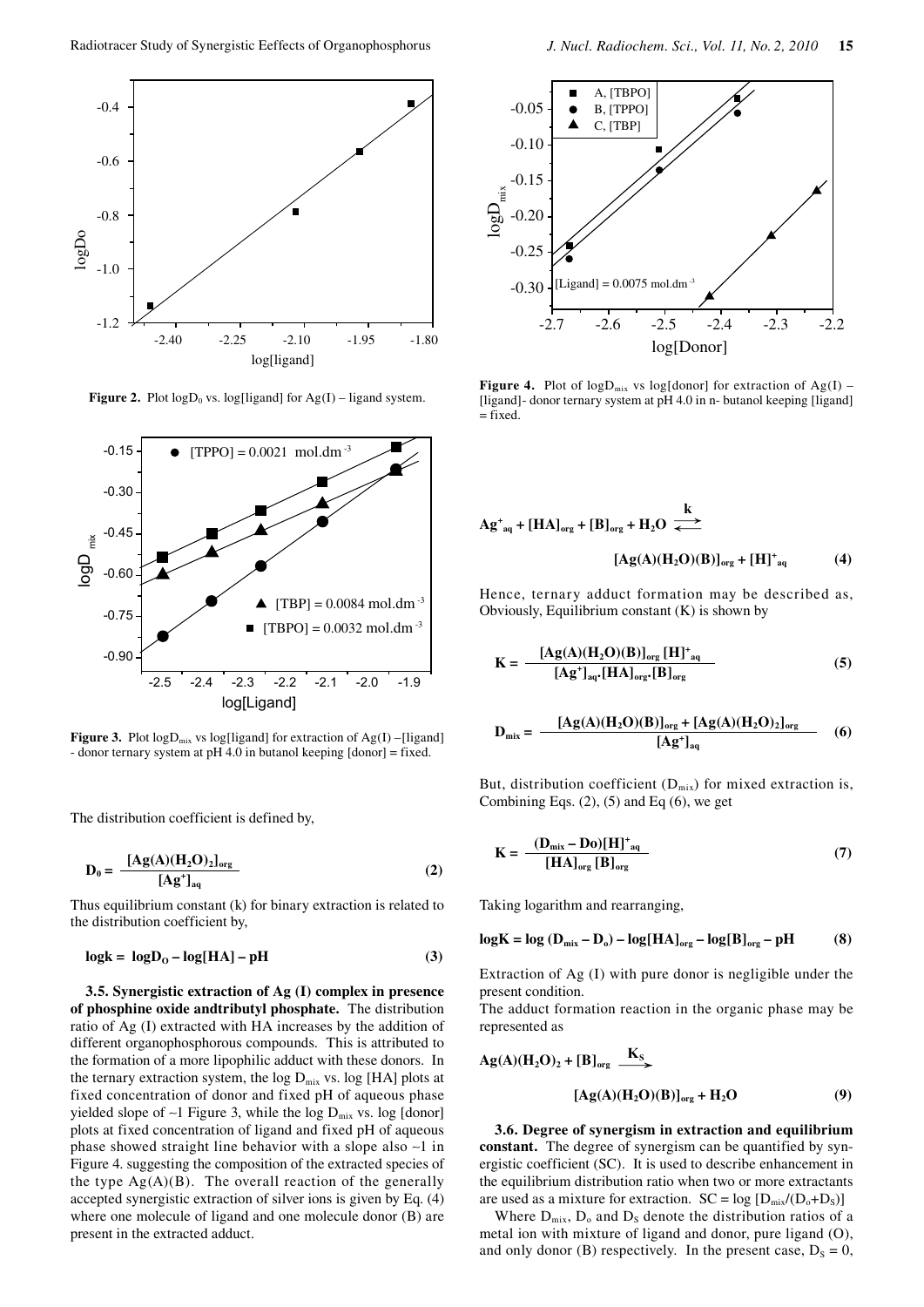**TABLE 3: Synergistic extraction of Ag (I) by mixture of chelating ligand and organophosphorus donor.**  Concentration of ligand =  $0.0075$  mol.dm<sup>-3</sup>, pH =  $4.0$ , sol $vent = n$ -butanol,  $D_0 = 0.163$ ,

| Donor       | Conc of donor<br>$mol.dim^{-3}$ | $D_{\text{mix}}$ | $\%$<br>Extraction | <b>SC</b> | $log\beta$ |
|-------------|---------------------------------|------------------|--------------------|-----------|------------|
| <b>TBPO</b> | 0.0021                          | 0.573            | 27.16              | 0.590     | 3.075      |
|             | 0.0032                          | 0.782            | 32.56              | 0.678     | 3.071      |
|             | 0.0042                          | 0.912            | 47.69              | 0.750     | 3.035      |
| <b>TPPO</b> | 0.0021                          | 0.550            | 25.92              | 0.525     | 3.049      |
|             | 0.0031                          | 0.761            | 31.57              | 0.666     | 3.069      |
|             | 0.0041                          | 0.881            | 46.84              | 0.730     | 3.027      |
| <b>TBP</b>  | 0.0038                          | 0.487            | 32.75              | 0.472     | 2.715      |
|             | 0.0048                          | 0.592            | 37.18              | 0.557     | 2.735      |
|             | 0.0059                          | 0.686            | 40.68              | 0.621     | 2.731      |

Where, SC = Synergistic coefficient = log  $D_{mix}/(D_0)$  and  $\beta$  $(mol^{-1}) = (D_{mix} - D_o)/D_o[B]$ , apparent formation constant B = Donor

**TABLE 4: Equilibrium constants for binary and ternary system**

| Binary system   |         | <b>Ternary System</b>                    |                         |                         |
|-----------------|---------|------------------------------------------|-------------------------|-------------------------|
| System          | log k   | Donor                                    | logK                    | $log K_s$               |
| $Ag(I)$ –ligand | $-2.62$ | <b>TBPO</b><br><b>TPPO</b><br><b>TRP</b> | 0.403<br>0.378<br>0.051 | 3.023<br>2.998<br>2.671 |

The apparent stability constant (β) is given by:  $\beta = (D_{mix} - D_o)$ /  $D_0$  [B]

Synergism was observed at all the compositions studied. Keeping the concentration of ligand constant it was observed that the synergistic coefficient increased with an increase in the concentration of the synergist, organophosphorus extractant Table 3, at fixed pH of the aqueous phase. The trend in SC and β-value shown in Table 3, for organophosphors donors taken up here follow the order: TBPO >TPPO> TBP keeping parity with their electron donor abilities. Thus, TBP having much poor donor ability with respect to two phosphine oxides results only low values of stability constant in compare to TBPO and TPPO Again If we compare the logK (ternary equilibrium constant) and  $\log K<sub>s</sub>$  (adduct formation equilibrium constant) values Table 4, it is observed that the above two parameters are found to be highest in case of tri-butyl phosphine oxide (TBPO). The  $log K<sub>s</sub>$  values clearly show that TBPO is the most effective synergistic agent among the three organophosphorus donors used in present investigation. This trend can be correlated with the relative basic natures of the oxophosphorus donors. Somewhat similar trend was observed in the synergistic extraction of other transition metals and actinides. $32-34$  Overall enhancement effects of organophosphorus compounds are found to be very high. The liquid-liquid extraction of a metal ion with a chelating agent is essentially determined by the stability and extractability of uncharged metal complex e.g.  $[Ag (A) (H<sub>2</sub>O) (B)]$  in present case. Stability of ternary adduct reported in present work is found to be much higher than corresponding organophosphorus adduct of EHPNA complexes of lanthanides<sup>35</sup> or salicyldyl complexes of  $Zr(IV)$ .<sup>36</sup> Presence of soft ligand for a soft metal like silver maybe responsible for higher stability of adducts and addition of phosphine oxide donors on such system accelerates the degree of extraction into nonpolar solvent.

**3.7. Extraction mechanism and thermodynamic parameters.** Aqueous solution of silver ion exist as  $Ag(H_2O)_4$ <sup>+</sup> i.e. tetra coordinated silver ion with two molecule of water held firmly and two loosely bound molecules of water $37$ , due to the





**Figure 5.** Temperature variation plot of equilibrium constant of binary and ternary systems. The line 'A' only presence of ligand, and 'B', 'C', 'D' lines are the synergistic mixture of different donor presence of fixed ligand concentration. Exact concentration of donors and ligand in mol.dm<sup>-3</sup> are shown in the figure.

**TABLE 5: Thermodynamic parameters related to binary and ternary extraction system**

| System               | $\Lambda H^{\circ}$<br>$(kJ$ .mol <sup>-1</sup> ) | $\Lambda S^{\circ}$<br>$(JK^1.mol^{-1})$ | $\Delta G^{\circ}$<br>$(kJ$ .mol <sup>-1</sup> )<br>at $27^{\circ}$ C |
|----------------------|---------------------------------------------------|------------------------------------------|-----------------------------------------------------------------------|
| $Ag(I)$ –Ligand      | $23.62 \pm 0.2$                                   | $29.56 \pm 0.5$                          | $14.81 \pm 0.1$                                                       |
| $Ag(I)$ -Ligand-TBPO | $10.13 \pm 0.1$                                   | $42.44 \pm 0.1$                          | $-2.61 \pm 0.4$                                                       |
| Ag(I)-Ligand-TPPO    | $7.62 \pm 0.2$                                    | $33.27 \pm 0.3$                          | $-2.36 \pm 0.2$                                                       |
| $Ag(I)$ -Ligand-TBP  | $5.32 \pm 0.3$                                    | $21.47 \pm 0.2$                          | $-1.12 \pm 0.2$                                                       |

fact that silver ion is a soft metal and water molecules are hard in nature.38 HSAB theory also confirms that, the selective ligand containing N or S donor atoms interact strongly with soft acids like Ag(I) even in the presence of high concentration of protons and loosely bound water molecule are released from co-ordinated sphere.

The equilibrium extraction constants logk and logK for the studied complexes were obtained from the equilibrium metal concentration in the organic and aqueous phase using Eqs. (3) and (8). From the values of equilibrium extraction constant at the temperature range investigated, enthalpy changes were calculated using the Vant's Hoff equation.<sup>39</sup>

$$
\log K = -\frac{\Delta H^{\circ}}{2.303RT} + \frac{\Delta S^{\circ}}{2.303R}
$$
 (10)

The plot of logK against 1/T Figure 5 is a straight line where the slope gives the enthalpy of reaction (∆*H*°) and intercept corresponds to entropy (∆*S*°) value and these data were used to obtain the corresponding free energy changes. The results are summarized in Table 5. The thermodynamic data can be explained on the basis of two factors associated with the process of extraction e.g, 1) The dehydration of the metal cation and the hydration of the released protons, 2) The combination of metal cation and ligand anion in the organic phase and the simultaneous deprotonation of the formed chelates.<sup>40</sup> Concerning the enhanced entropy contribution, the literature  $data<sup>41</sup>$  in similar cases show that the degree of order which is lost during the dehydration of the cation is not compensated by the order caused by the hydration of the proton. Again, it is well-known that for inner-sphere complexes the entropy term is favored and the enthalpy term is disfavored i.e., $^{42}$  In such com-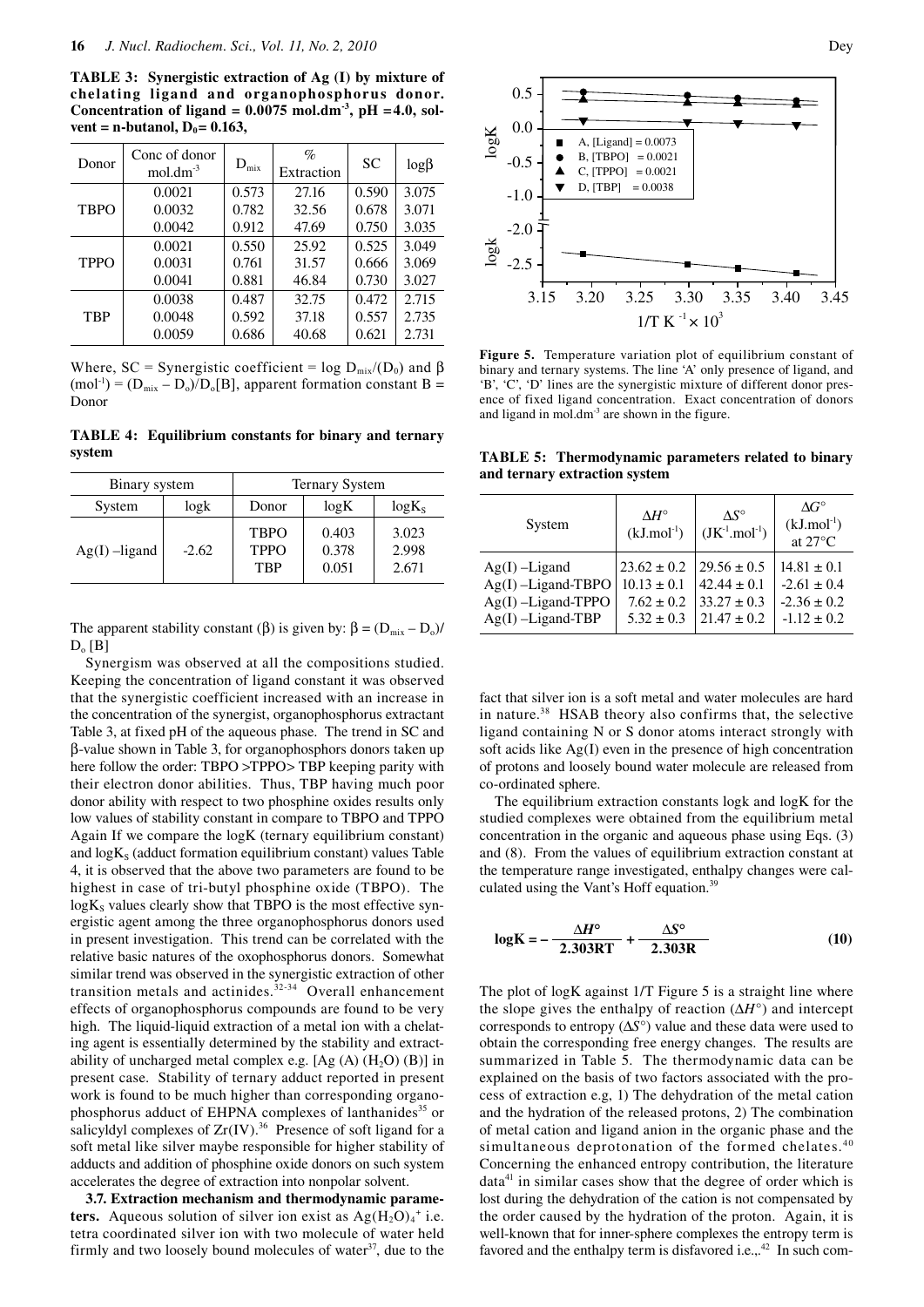

**Figure 6A.** Thermal plot of binary extracted complex.



Figure 6B. Thermal plot of ternary extracted complex.

plexes the hydrated sphere is disrupted more extensively and the net entropy and enthalpy changes are positive. On the other hand the lower values of (∆*H*°) of adduct than single extraction of metal, is indicative of relatively smaller heat effects involved in the formation of the extracted complex. It is interesting to find that the enthalpy change of the synergistic extraction process is relatively small in the experimental temperature range. From these values it is clear that the adduct complex formation reaction proceeds spontaneously in the forward direction, with relatively high entropy gain than binary complex at the standard state conditions. This maximum entropy gain is explained by the extensive disruption of the hydration sphere when adduct is formed and hence net disorder of the system which contributes to increase positive ∆*S*° change as a feature of the innersphere complexes. Therefore synergistic effect of neutral donor is explained by the replacement the co-ordinated water molecule from primary co-ordination sphere of the metal.

**3.8. Infrared spectroscopy.** The infra-red spectrum of the extracted compound was recorded after evaporating the solvent. From spectral data, it was observed that the  $v_{C=5}$  band was shifted from 1175 cm<sup>-1</sup> in free ligand to 1125 cm<sup>-1</sup> in the extracted complex.<sup>30</sup> This indicated coordination took place through 'S'. Silver being soft metal prefers to bond soft centre 'sulfur' atom in ligand. Hence  $v_{C=S}$  frequency was shifted to down field. Instead, new absorption bands appear at 1556 cm<sup>-1</sup>, which was assigned to the C=N stretching vibrations. This implies that the complexes incorporate deprotonated ligands.<sup>43</sup> Similarly the  $v_{P=0}$  band has been shifted from 1144 cm<sup>-1</sup> in free

phosphine oxide donor to 1115 cm-1 which characterize the P=O-Ag bond in adduct complex. Presence of water molecules in both binary and ternary extracted species ware indicated by a band at  $3455$  cm<sup>-1</sup> and at  $1384$  cm<sup>-1</sup>.

**3.9. Thermal analysis of extracted complexes.** Ag (I) is generally know to form 2-coordinates and 4-coordinates complexes but with ligands having  $\pi$  - bonding ability tetra-coordinate complex predominate.<sup>44</sup> Hence, in binary extract complexation with HA having  $\pi$  - acid character, two cites are occupied by bidenate HA while two other sites are filled by water molecules in order to keep electroneutrality. In presence of donor (B), one water molecule is replace by donor in ternary complex. Presence of water molecules in binary and ternary complexes were indicated by IR data. Number of water molecules was confirmed by thermal analysis of extracted complexes which were evaporated to remove the solvent. Both TG and DTA data were recorded between 30 °C to 750 °C in a static atmosphere of  $N_2$  (Figure 6A & 6B). Results clearly show a loss in weight which nearly corresponds to two molecule of water in binary system and one molecule of water by ternary complex. Loss of water was 8.36% against a theoretical value 11.07% in binary complex while it was 5.77% against theoretical value 3.5% in mixed adduct in a temperature range above 100 °C. If there would not be any water molecule present in batter case, there would not be any loss in weight in this temperature range.